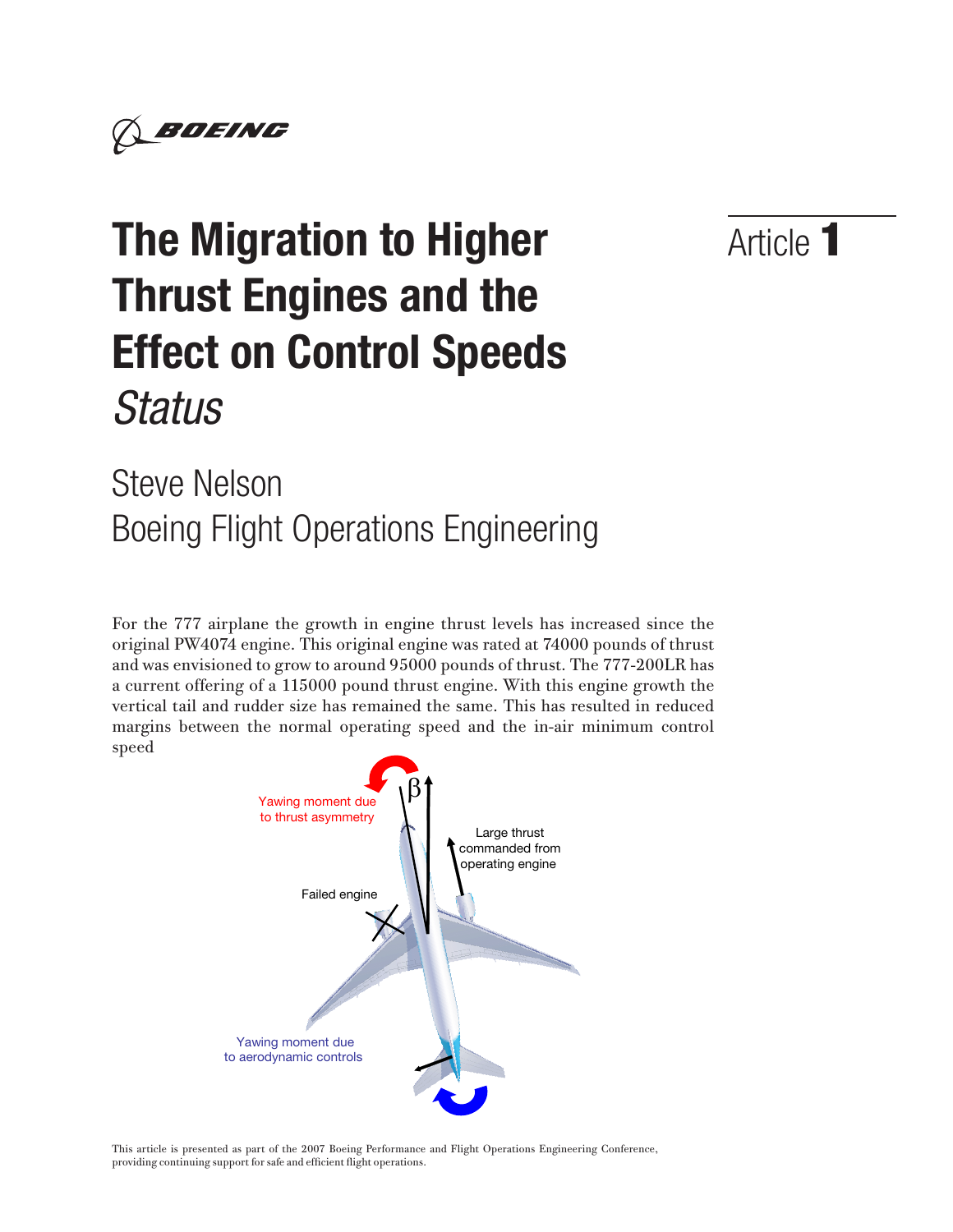There is a speed below which there is a loss of directional control. This speed is defined by the inability to reliably maintain desired bank angle and/or heading at a given asymmetric thrust. This speed is always lower than the certified minimum control speed  $(V_{\text{MCA}}/V_{\text{MCL}})$ .

FAR 25.149 states: " $V_{MC}$  is the calibrated airspeed at which, when the critical engine is suddenly made inoperative, it is possible to maintain control of the airplane with that engine still inoperative and maintain straight flight with an angle of bank of not more than 5 degrees. Certified minimum operating speeds (V<sub>2</sub>, V<sub>REF</sub>) are always at greater than or equal to  $V_{\text{MCA}}$ , and hence, have even greater margin to the loss of directional control speed. All models of the 777 family meet all minimum control speed regulations of all regulatory agencies where they are certified (FAA/EASA, etc). However, higher thrust asymmetry may cause the loss of directional control speed to become greater than stall warning speed at light weights. This raises the possibility that if airspeed were improperly reduced below the published operating speeds at these weights and thrust levels, the limit of full wheel and rudder control inputs could be reached prior to stick shaker activation.

Flight crews following Boeing published procedures and flying recommended speeds will maintain directional control. However, loss of directional control prior to reaching stick shaker may occur after an engine failure in combination with: light weights, airspeeds lower than recommended, and higher than recommended thrust settings.

# **Landing Go-Around**

One push of TO/GA button provides adequate thrust for most situations, and provides substantial speed margin to loss of directional control speed in the event of an engine failure. Two pushes of TO/GA button provides full G/A thrust, reducing margin to loss of control speed in the event of an engine failure.



**Weight**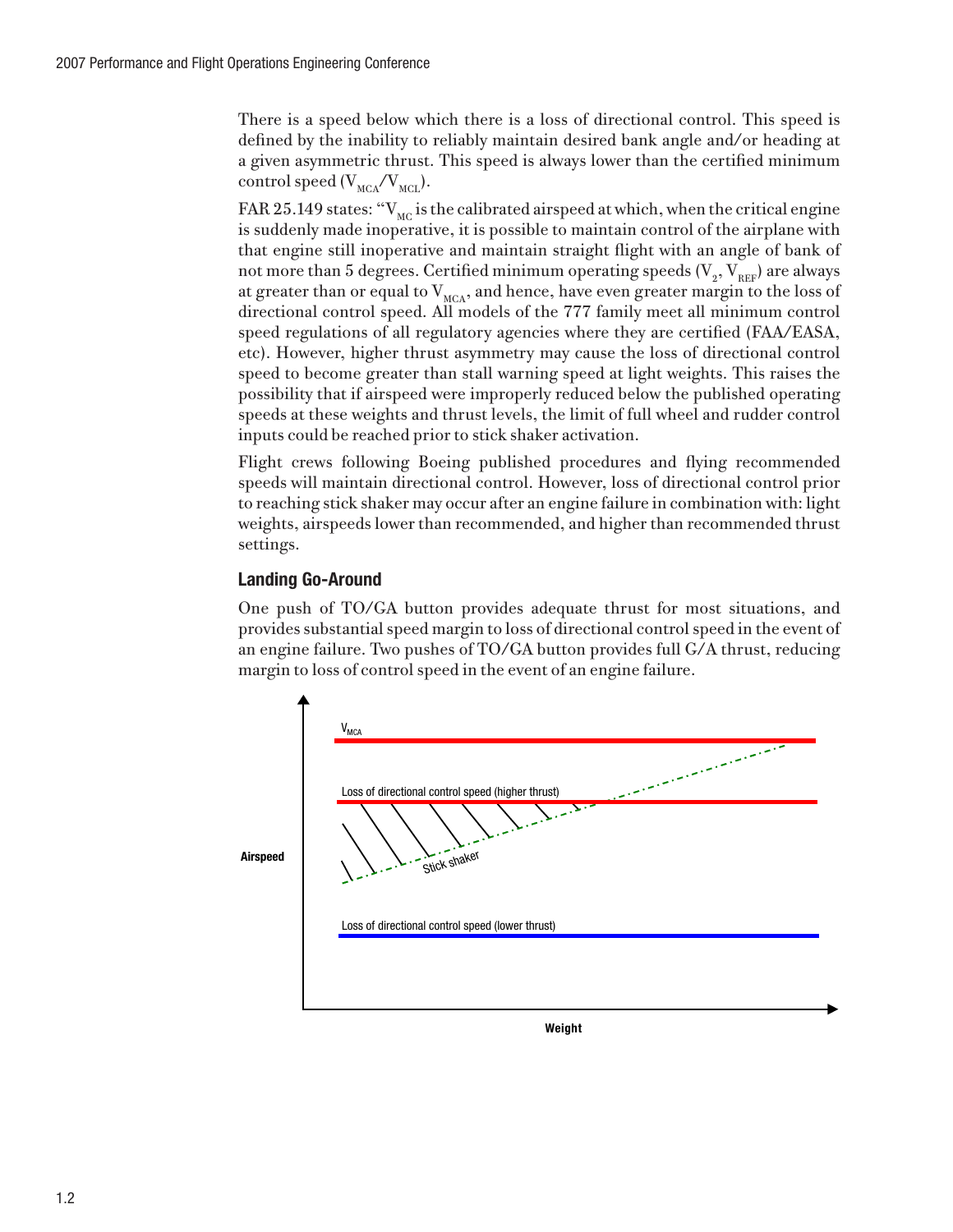# **Analysis for Probability of Violating Minimum Control Speed:**

Assumptions are as follows:

- •Engine failure is very rare
- Engine failure during critical takeoff phase ( $V_1$  to  $V_2$  + 15) is very rare
- •Engine failure during go-around prior to acceleration is very rare
- •With a fixed derate takeoff with an engine failure the pilot advances the throttle on the remaining engine to full thrust (against Boeing published procedures)

#### **Conclusions are:**

#### **When making conservative assumptions all cases are extremely improbable (and at light weights)**

# **The Takeoff Case:**

FULL-RATED or ASSUMED TEMPERATURE METHOD (ATM) Takeoff: Full-rated takeoff  $\rm V_2$  provides substantial speed margin to  $\rm V_{\rm MCA}$  and loss of directional control speed. Assumed Temperature Method (ATM) provides same or greater margin, even if thrust is pushed (no reduction in  $V_{MC}$  speeds assumed).

### FIXED DERATE Takeoff:

Fixed derate takeoff limit thrust in takeoff calculations (VMC speeds are set by derated thrust level), yielding lower takeoff speeds and shorter field lengths. Pushing thrust higher upon engine failure violates procedures and reduces or eliminates margin to  $V_{\text{MCG}}$  and  $V_{\text{MCA}}$ , and reduces margin to loss of directional control speed

Thrust levers should not be advanced beyond the fixed derate limit unless one of the following conditions apply:

- 1) Conditions are encountered during the takeoff where additional thrust is needed on both engines such as windshear.
- 2) Thrust increase following an engine failure, especially near V1, could result in a loss of directional control, and should not be accomplished unless in the opinion of the Captain, terrain contact is imminent.

Flying Boeing procedures and recommended speeds will maintain directional control.



**Weight**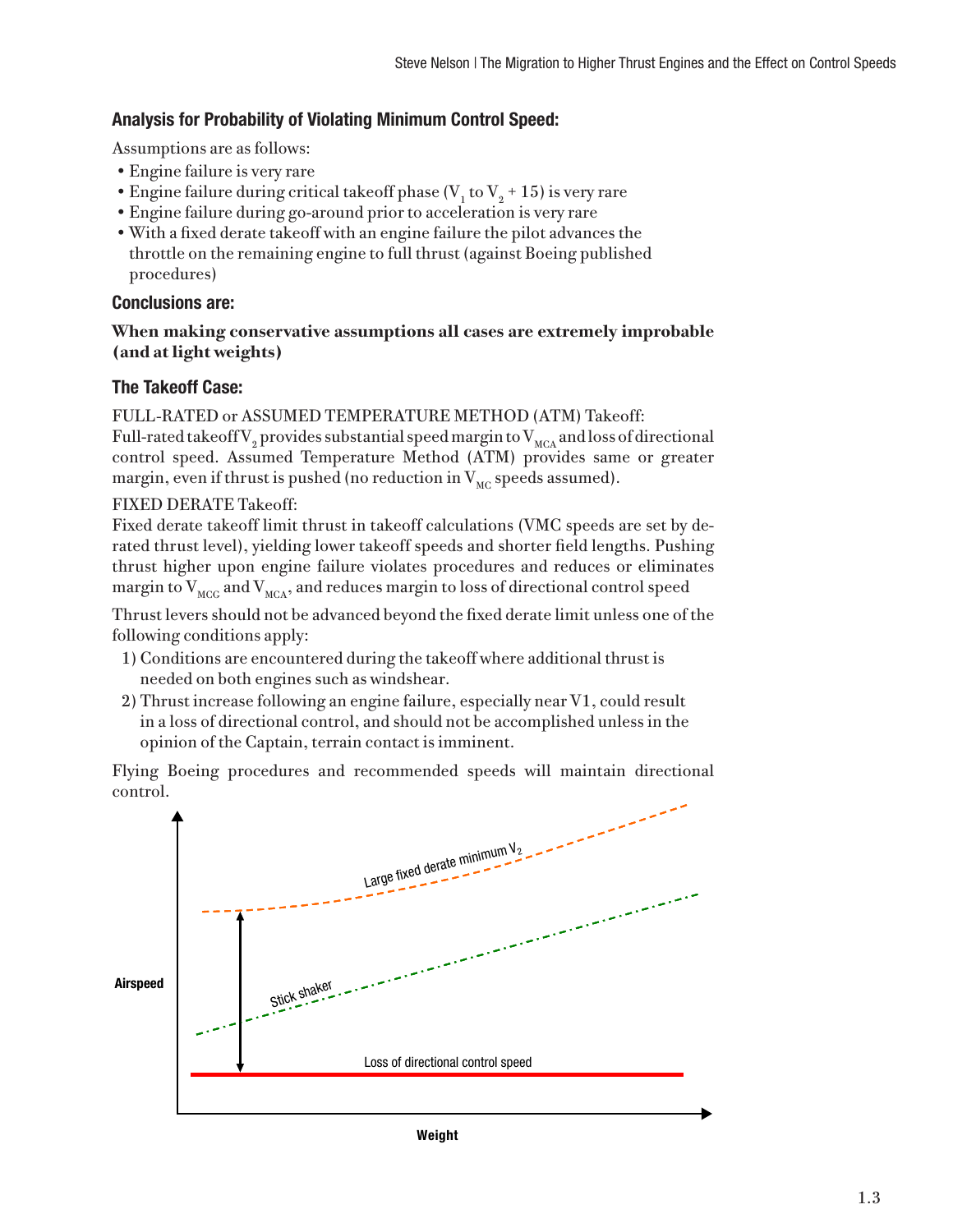Not following Boeing procedures and advancing thrust reduces the margin to loss of directional control speed.

A  $\rm V_2$  floor is one of the technical solutions that we are looking at. The  $\rm V_2$  floor would maintain the larger speed margin to the loss of directional control speed that is found on the lower thrust engines.



# **LANDING GO-AROUND:**

If an engine fails during a go-around, an immediate loss of airspeed will occur. It is important that airspeed loss be recovered. Airspeed recovery is accomplished by following flight director guidance and Boeing recommended procedures.

One push of TO/GA button provides adequate thrust for most situations, and provides substantial speed margin to loss of directional control speed in the event of an engine failure.

Two pushes of TO/GA button provides full G/A thrust, reducing margin to loss of control speed in the event of an engine failure.

**Note:** the minimum recommended approach speed is  $V_{REF}$  + 5 knots.

The 777-200LR maintains an excellent margin to loss of control speed due to a  $V_{BEF}$ speed floor.

Boeing is currently evaluating speed margins for the 777-200ER at light weights to match 777-200LR methodology.